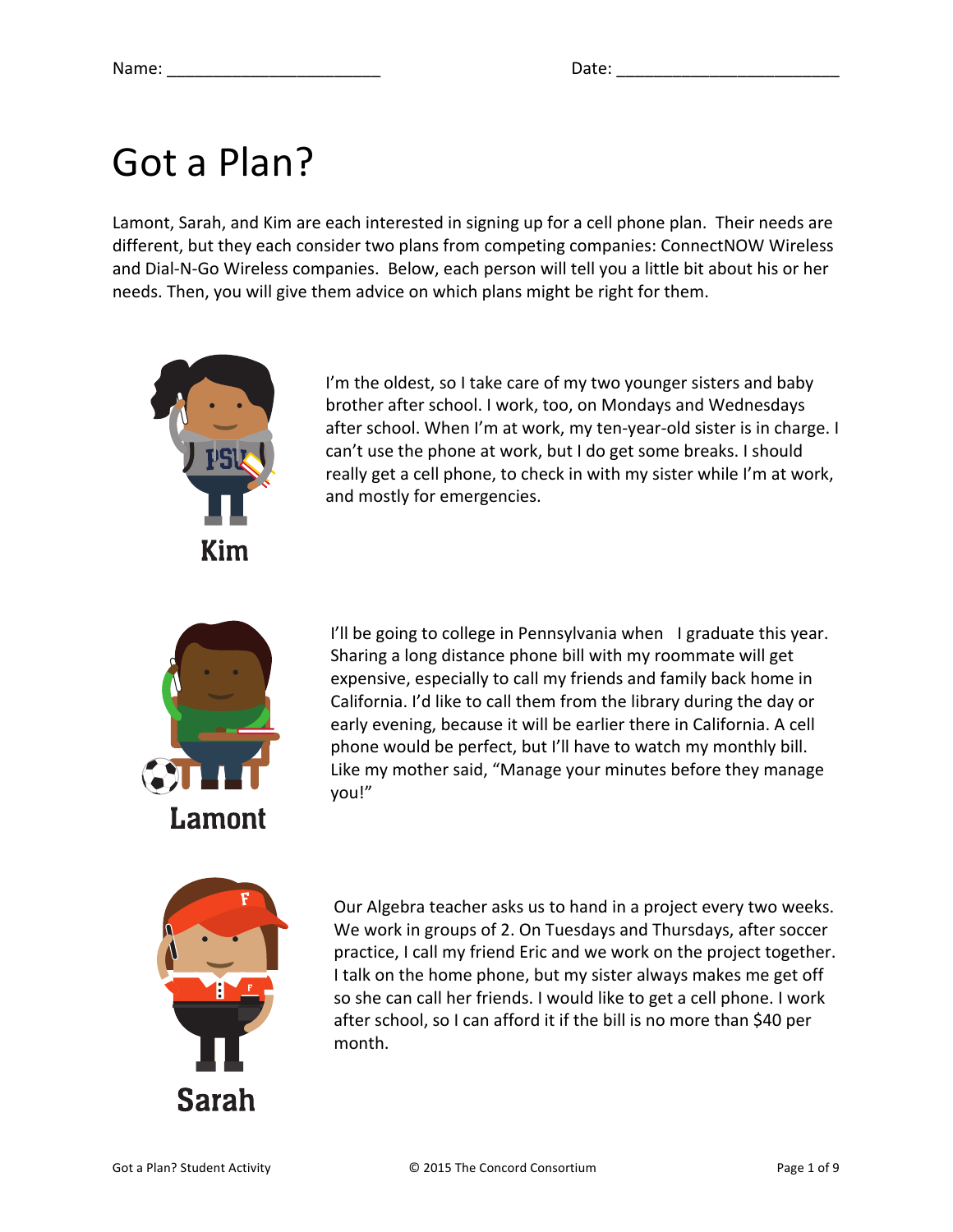



### Well now sit back and relax...

# **Connect NOW WIRELESS**

## \$.10 per minute!\* \$20 monthly fee **UNLIMITED** nights and weekends!

\*Peak minutes are weekdays from 7am to 9pm. \$.10 charge applies to peak minutes. No peak minutes are included in the monthly fee. Long distance and roaming are included in the plan.

We are making connections!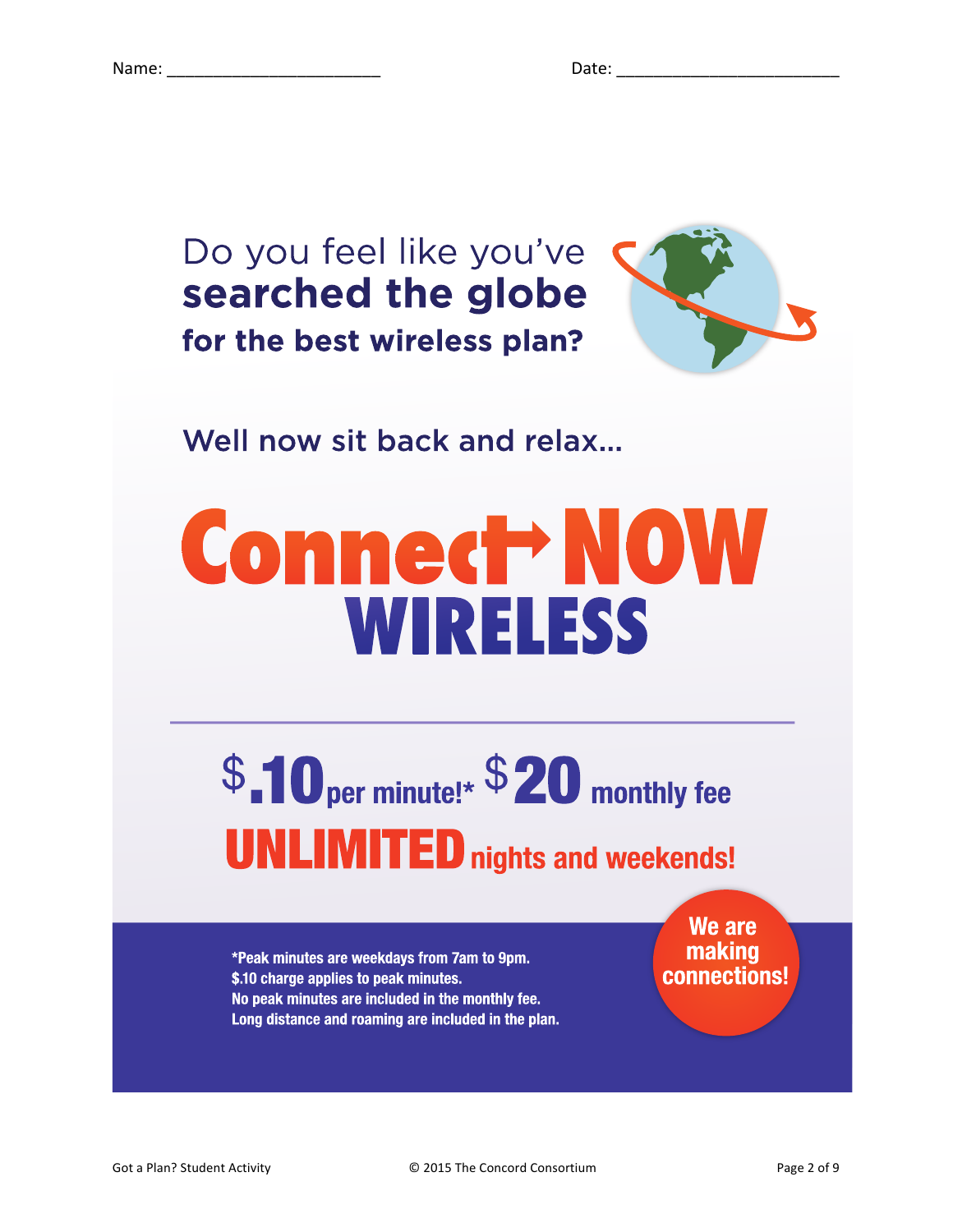### **WHAT ARE YOU WAITING FOR?** An offer this good won't last!

Sign up now with





\*Night minutes begin at 9PM and end at 7AM. Peak minutes are from 7AM to 9PM.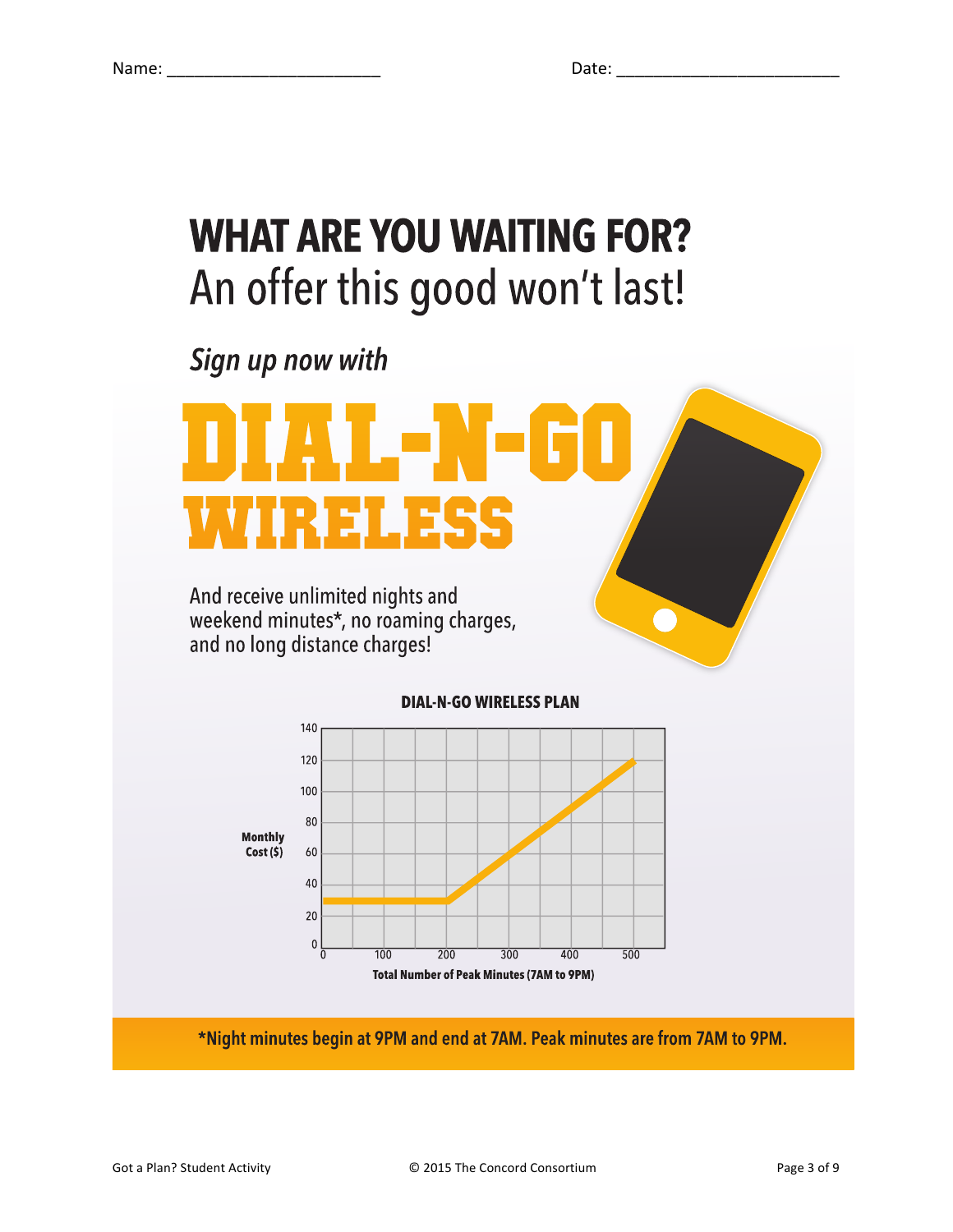

You are a customer service representative for Cell Zone, a company that produces reports on cellular phone companies and helps clients choose plans that fit their needs and lifestyles. Lamont, Sarah, and Kim have contacted Cell Zone for assistance in choosing a wireless plan that is right for each of them.



1. Prepare three reports, one each for Lamont, Sarah, and Kim, that tells each client which plan he/she should choose, and why.

Use the **Cell Zone Recommendation Sheet** to prepare your reports.

2. Include warnings.

If there is a certain limit of minutes that any of them should not go over, make sure you warn them.

3. If you think any of your clients will do fine with either plan, tell him or her and be sure to give your reasons.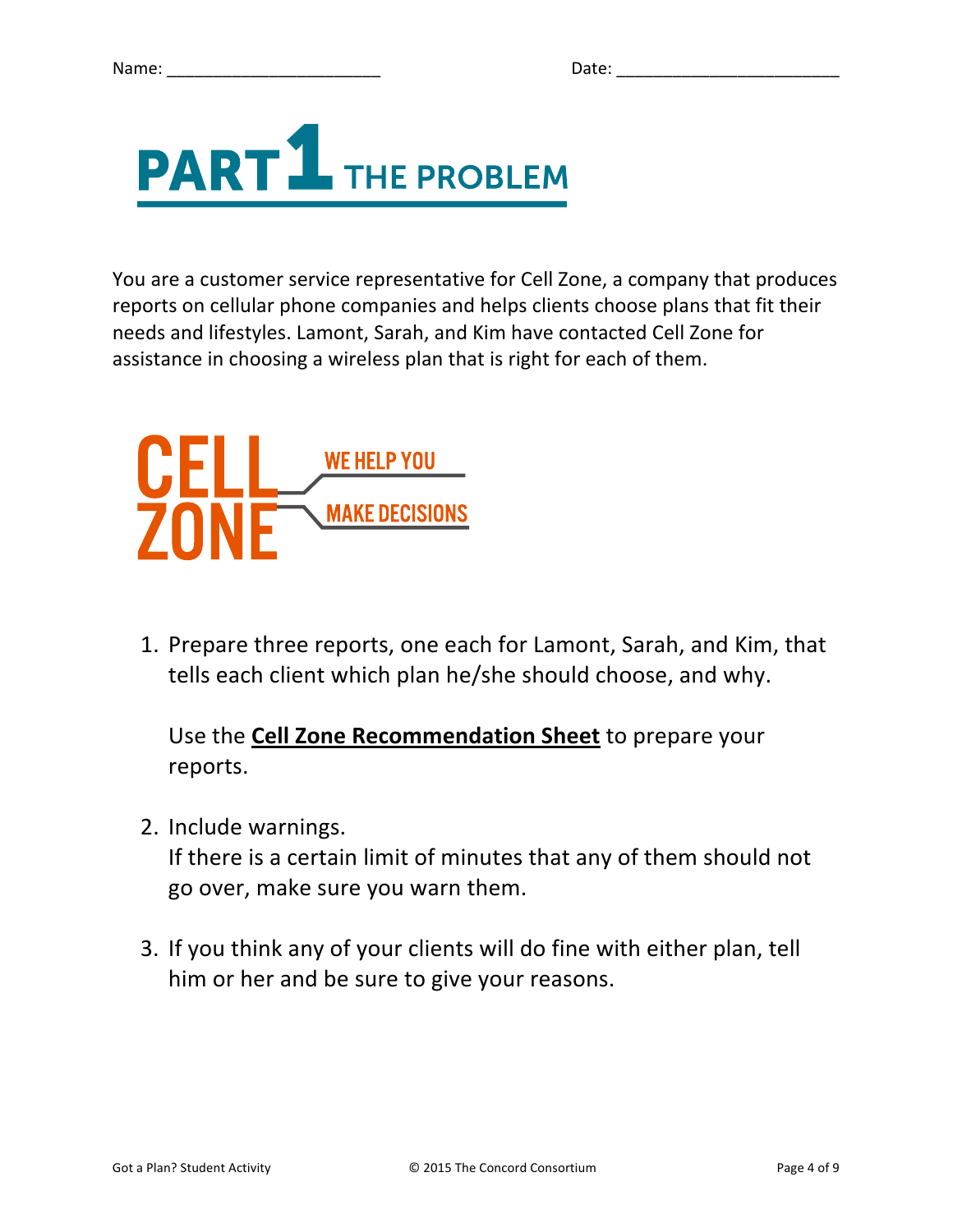

At Cell Zone, you are the first to hear about new cell phone plans and want to offer your clients the best plans available. You have just heard about a new promotion from Speed-Cell Wireless company.

- 1. Review the Speed-Cell plan.
- 2. Compare the Speed-Cell plan to the ConnectNOW and Dial-N-Go plans.
- 3. Which of your clients (Lamont, Kim, or Sarah) do you think might prefer the Speed-Cell plan? Why?
- 4. How would your recommendations to each of your clients change, if at all, now that you know the Speed-Cell plan is available? Provide data and reasons to support your recommendations.

Use the **REVISED Recommendation Sheets** to prepare your reports.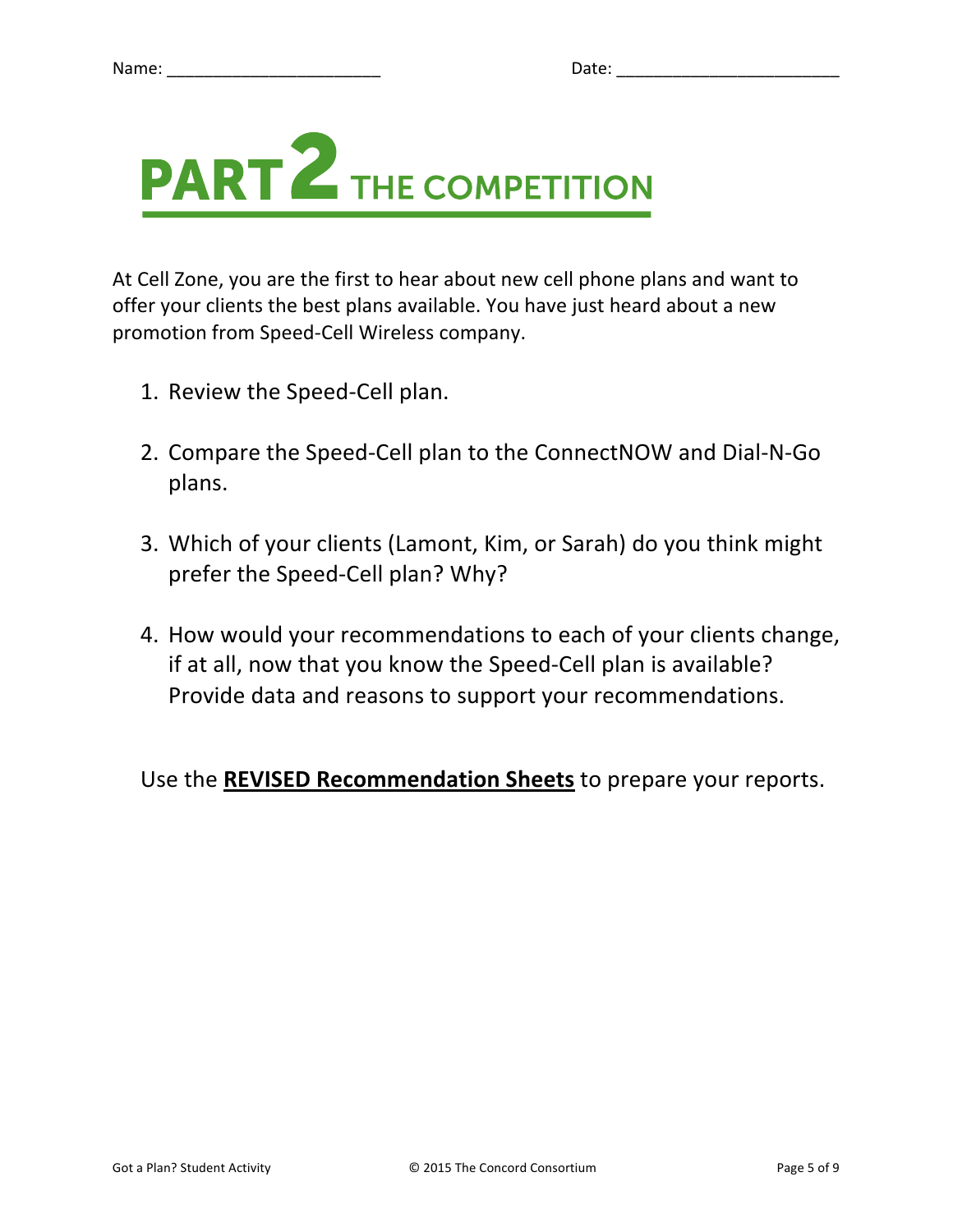#### Cell Zone Recommendation Sheet

Client name: \_\_\_\_\_\_\_\_\_\_\_\_\_\_\_\_\_\_\_\_\_\_\_\_\_\_\_\_\_\_\_\_

Client cell phone needs:

- How many minutes per month is the client likely to use?
- What type of minutes will the client use most often? (Peak, night and weekend, long *distance, roaming, etc.)*

Recommendation to client (include your reasons and your warnings):

Data and calculations (numeric, symbolic, and/or graphic) that support our recommendation: (attach graph(s) to the back of this sheet)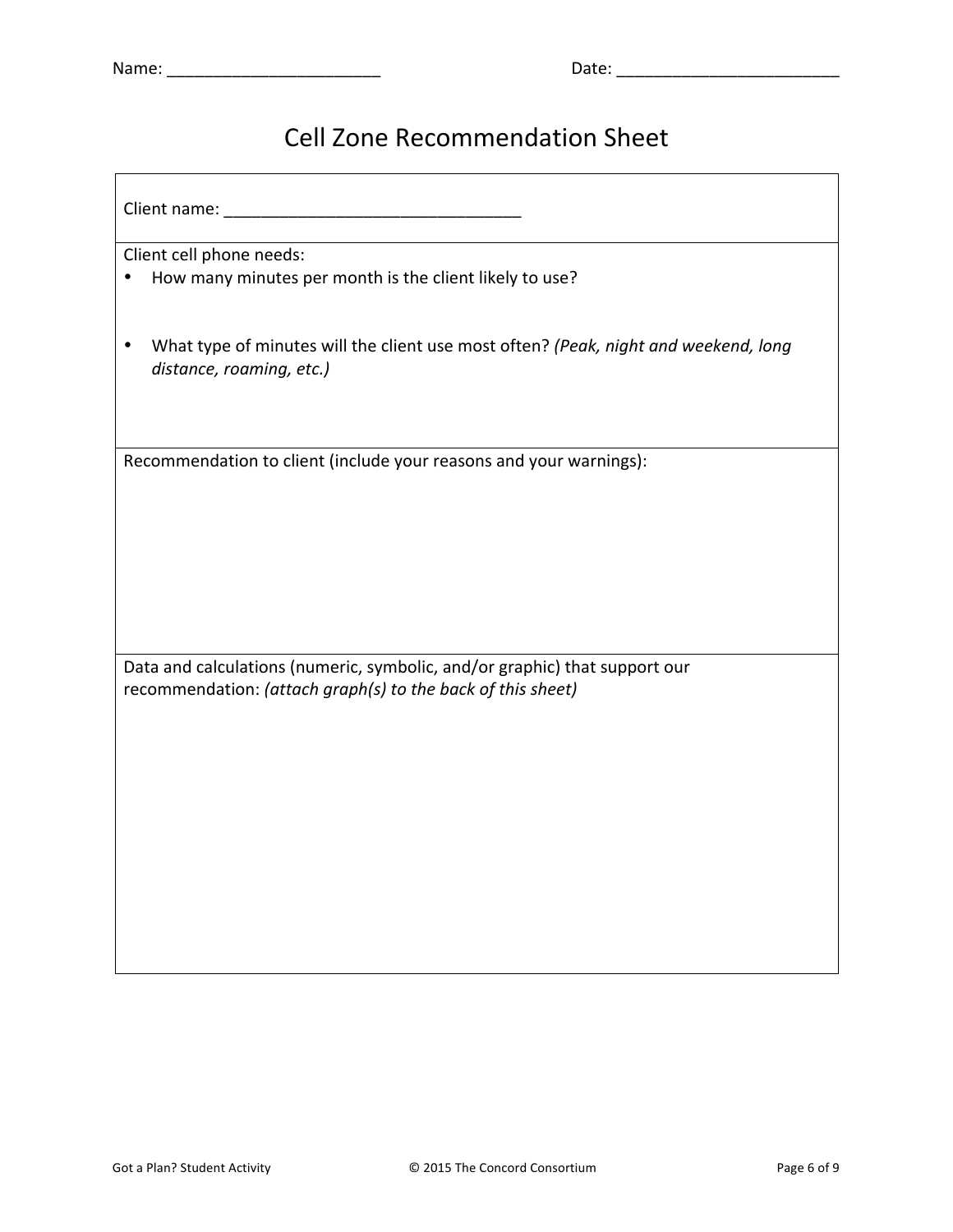#### REVISED Recommendation Sheet

Client name: \_\_\_\_\_\_\_\_\_\_\_\_\_\_\_\_\_\_\_\_\_\_\_\_\_\_\_\_\_\_\_\_

Client cell phone needs:

• How many minutes per month is the client likely to use?

• What type of minutes will the client use most often? (Peak, night and weekend, long *distance, roaming, etc.)*

Recommendation to client (include your reasons and your warnings):

Data and calculations (numeric, symbolic, and/or graphic) that support our recommendation: (attach graph(s) to the back of this sheet)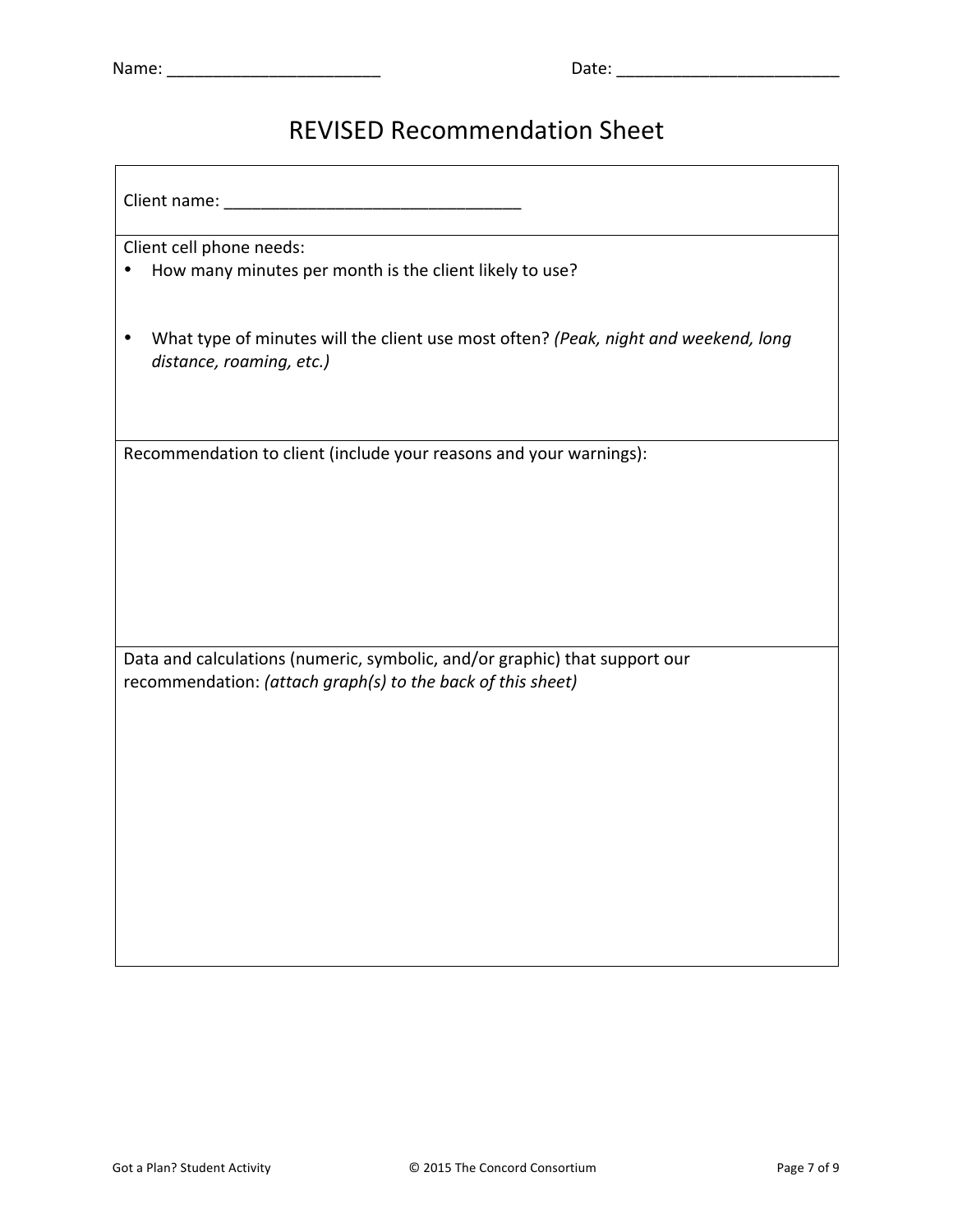#### REVISED Recommendation Sheet

Client name: \_\_\_\_\_\_\_\_\_\_\_\_\_\_\_\_\_\_\_\_\_\_\_\_\_\_\_\_\_\_\_\_ Client cell phone needs: • How many minutes per month is the client likely to use? SAME • What type of minutes will the client use most often? (Peak, night and weekend, long distance, roaming, etc.) SAME Recommendation to client (include your reasons and your warnings): SAME **OR** Our recommendations will change in the following way: (include your reasons) Data and calculations (numeric, symbolic, and/or graphic) that support our recommendation: (attach graph(s) to the back of this sheet) If the new plan will not appeal to this client, explain why. If the new plan will appeal to this client, show your data and reasons.